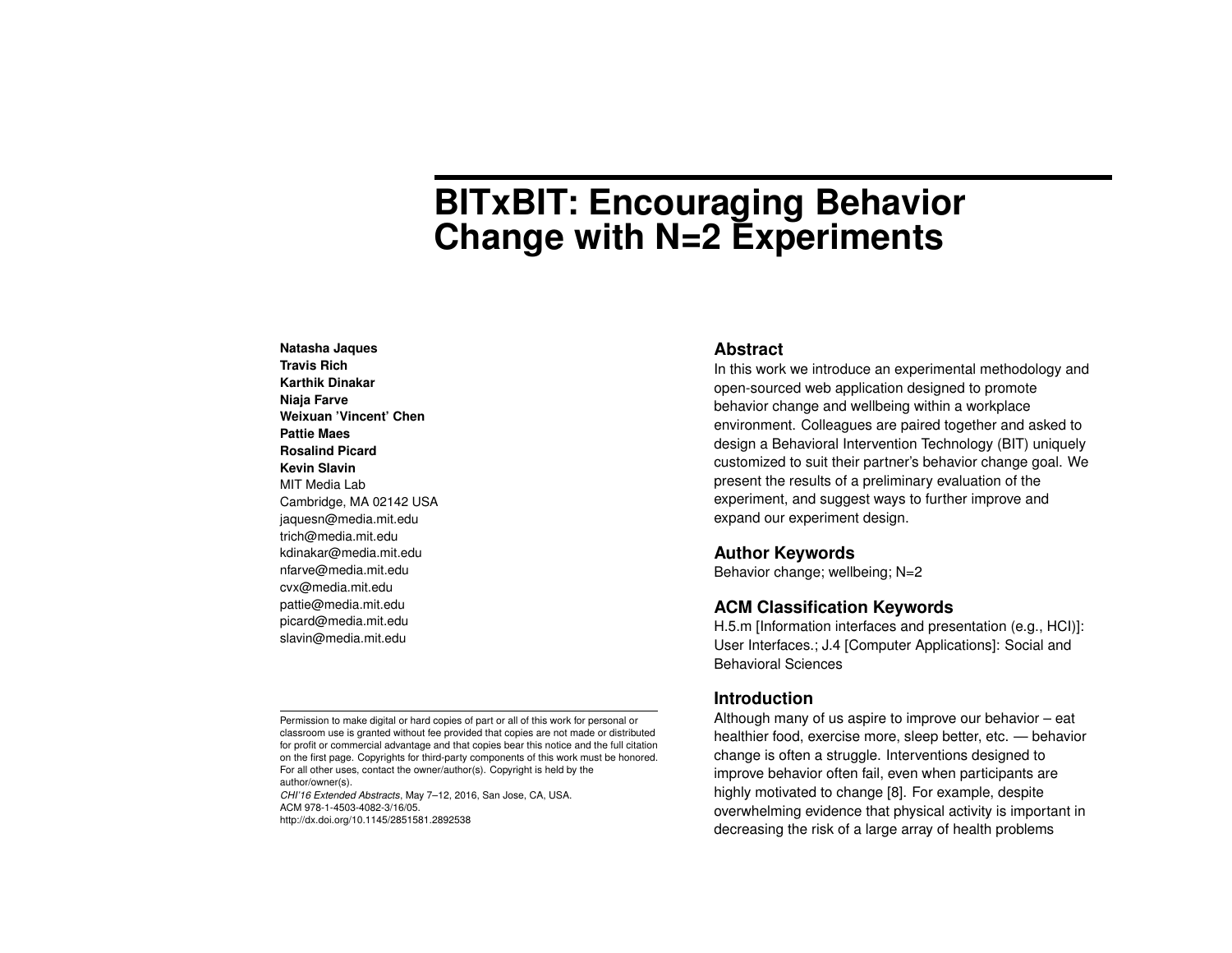[\[15\]](#page-6-1)[\[3\]](#page-6-2), including premature death [\[1\]](#page-6-3), adherence to exercise programs is typically very low. A comprehensive review of studies on exercise adherence showed that participant dropout rates typically reach 50% after 6 months [\[7\]](#page-6-4). Only 20% of people who have the goal to lose weight are able to maintain long-term weight loss [\[16\]](#page-6-5).

Several reasons for the lack of success in behavior change interventions have been proposed. For example, generic interventions that ignore the needs of the individual may lack the power to drive behavior change. Material that is tailored to the individual tends to be more effective [\[4\]](#page-6-6); a meta-analysis of 57 studies found that tailoring health behavior messages improved behavior more than generic interventions [\[12\]](#page-6-7). Similarly, many studies have found that social support is extremely important for fostering behavior change (e.g. [\[6\]](#page-6-8) [\[2\]](#page-6-9) [\[5\]](#page-6-10)). In addition to social support, social obligation and peer pressure can be powerful influences in changing behavior [\[10\]](#page-6-11).

This work presents a system called BITxBIT, designed to leverage social pressure and build behavior change interventions specifically tailored to one person's needs. The name BITxBIT (pronounced *bit by bit*) comes from the term Behavioral Intervention Technology (BIT) [\[11\]](#page-6-12), which refers to any technology developed to aid personal behavior change in daily life. The idea behind BITxBIT is to pair members of a workplace together, and task each person with designing a BIT to achieve their partner's behavior change goal. Essentially, BITxBIT represents a large scale behavior change study in which each participant acts as both a researcher and a subject in an N=2 experiment. Each person receives a custom solution to their behavior change problem designed tailored to their individual goals and situational circumstances. Collectively, a diverse set of solutions and approaches to behavior change is created.

Social obligation is created between each person and their partner, as the partner invests effort in getting to know the person and designing a BIT for them. For the same reason, social connections within the workplace are strengthened, which in itself promotes wellbeing [\[14\]](#page-6-13).

This paper will describe the overall design of the BITxBIT experiment, introduce open-sourced code for a web application to support it, and present the results of a preliminary user evaluation. By providing these materials, we hope to allow other labs and workplaces to implement BITxBIT in their own environment. We believe this approach will not only make use of the diverse set of talents, skills, and ideas of the people within a given workplace, but build community and encourage a culture that recognizes and emphasizes the importance of personal wellbeing.

# **Related work**

Other researchers have investigated the effects of peer pressure and customization on behavior change. In a study of the effects of peer pressure on physical activity, researchers gave a monetary reward based on participants' physical activity levels, either to the participant themselves, or to the participant's peers [\[10\]](#page-6-11). Not only was rewarding participants' peers a far more cost-effective strategy, but the participants in the peer-reward group showed much higher evidence of long-lasting behavior change. While behavior change studies have begun to explore the usefulness of tailored interventions (e.g. [\[4\]](#page-6-6) [\[12\]](#page-6-7)), scientists in the medical domain are actively promoting a movement towards  $N=1$ experiments, where each subject is her or his own treatment and control, and treatments are specifically optimized to suit one patient's needs [\[9\]](#page-6-14). The central idea behind N=1 experimentation is deep investigation of every subject, with emphasis on treatments or interventions that elicit 'demonstrable changes in observed behaviors' [\[13\]](#page-6-15).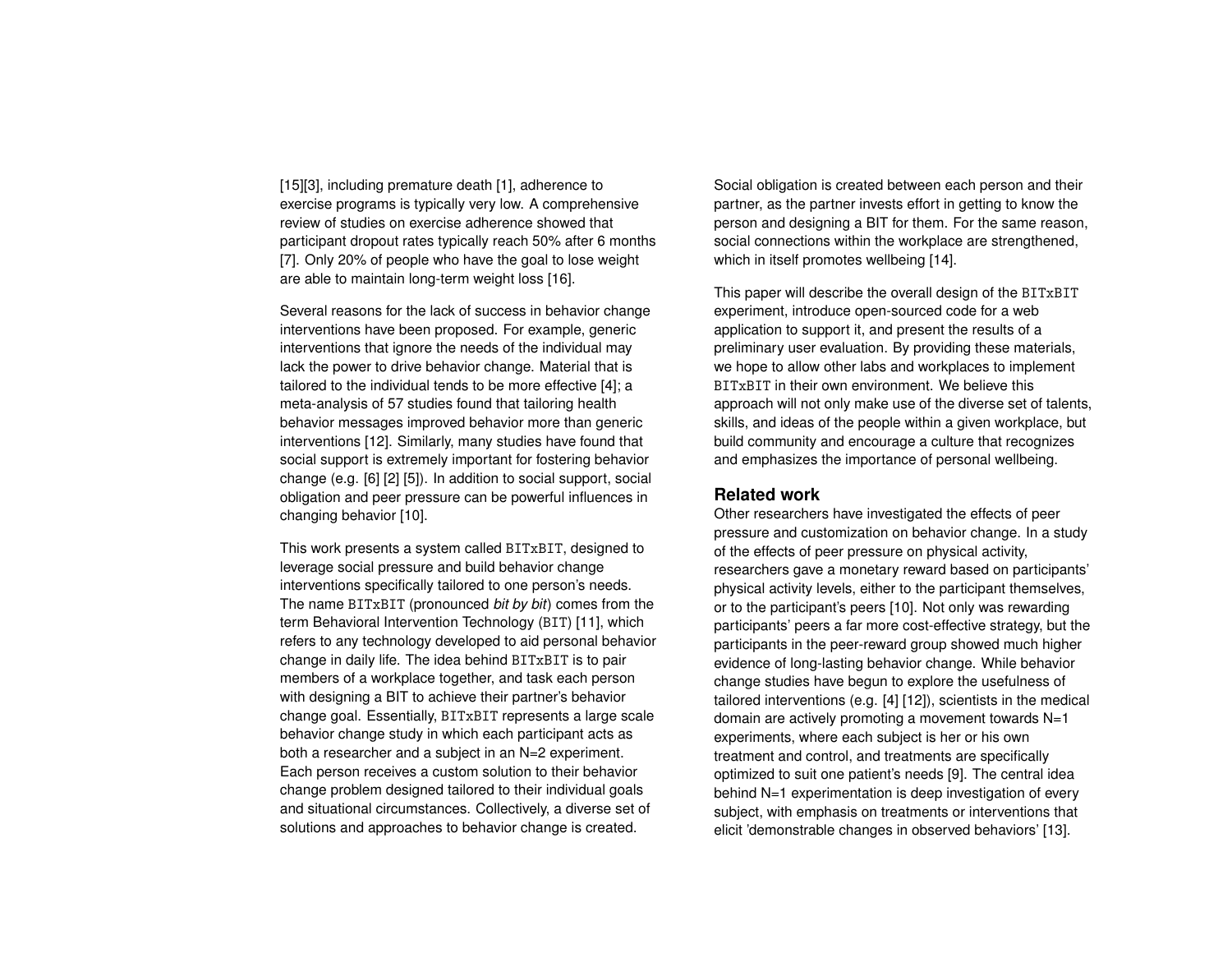<span id="page-2-0"></span>

**Figure 1:** Example goals provided to participants, demonstrating how two participants are paired together.

# **Study design**

BITxBIT is designed to be carried out within a period of approximately four months in a workplace environment or university lab. As presented above, the concept behind BITxBIT is to randomly pair any two members of the lab together and task them with designing personalized, unique solutions to each other's behavior change goals. Participants are asked to choose a goal related to general wellness. Example goals include "be more diligent in physical therapy", "drink more water", or "make time to meditate" (see Figure [1\)](#page-2-0). After participants get to know their partners and design solutions to solve their behavior change problems, an anonymized version of the solutions can be collected into a shared repository. Thus, while each solution is created to solve a single person's behavior goal, the whole study produces a large-scale collection of solutions that can be used by anyone with share similar goals.

*Preliminary evaluation and design modification* Before beginning the study, informal focus group interviews were conducted with potential participants within the MIT Media Lab to obtain feedback. While the responses received in these interviews were generally positive, major concerns were raised in relation to two general themes. The first concern related to the random matching process. Some

students did not like the idea of being paired with a faculty member, and other participants were concerned simply about being paired with someone that they might not like. The second theme was that behavior change goals might be too intimate to share with a coworker or colleague. Participants felt that they might not feel comfortable sharing their goals, and members of the lab administration voiced concerns that students would have to shoulder too much responsibility if a partner chose a goal related to mental health, for example.

In order to account for these concerns, the initial study design was modified. First, provisions were made to allow the study researchers to vet each person's goal to ensure it was appropriate and related to wellness. If a goal required a greater degree of help than a fellow student could provide (e.g. a mental health issue), the participant could be referred to an appropriate service on campus. Because the study researchers would be reading each participant's goal, and because of the privacy concerns voiced in the interviews, participants were instructed to choose a goal that they would be "comfortable talking about at a dinner party with strangers present". To alleviate concerns over the random pairing aspect, participants were given the option to be paired within their own demographic (e.g. student-student, rather than student-faculty).

### *Final design and timeline*

After revising the initial design, a final procedure and timeline for the study was determined and approved by the MIT Committee on the Use of Humans as Experimental Subjects (COUHES). In addition, a website (described below) was constructed to support BITxBIT by hosting participants' goals and design solutions, and providing instructions for the program. The study timeline was as follows. First, an initial meeting was conducted to inform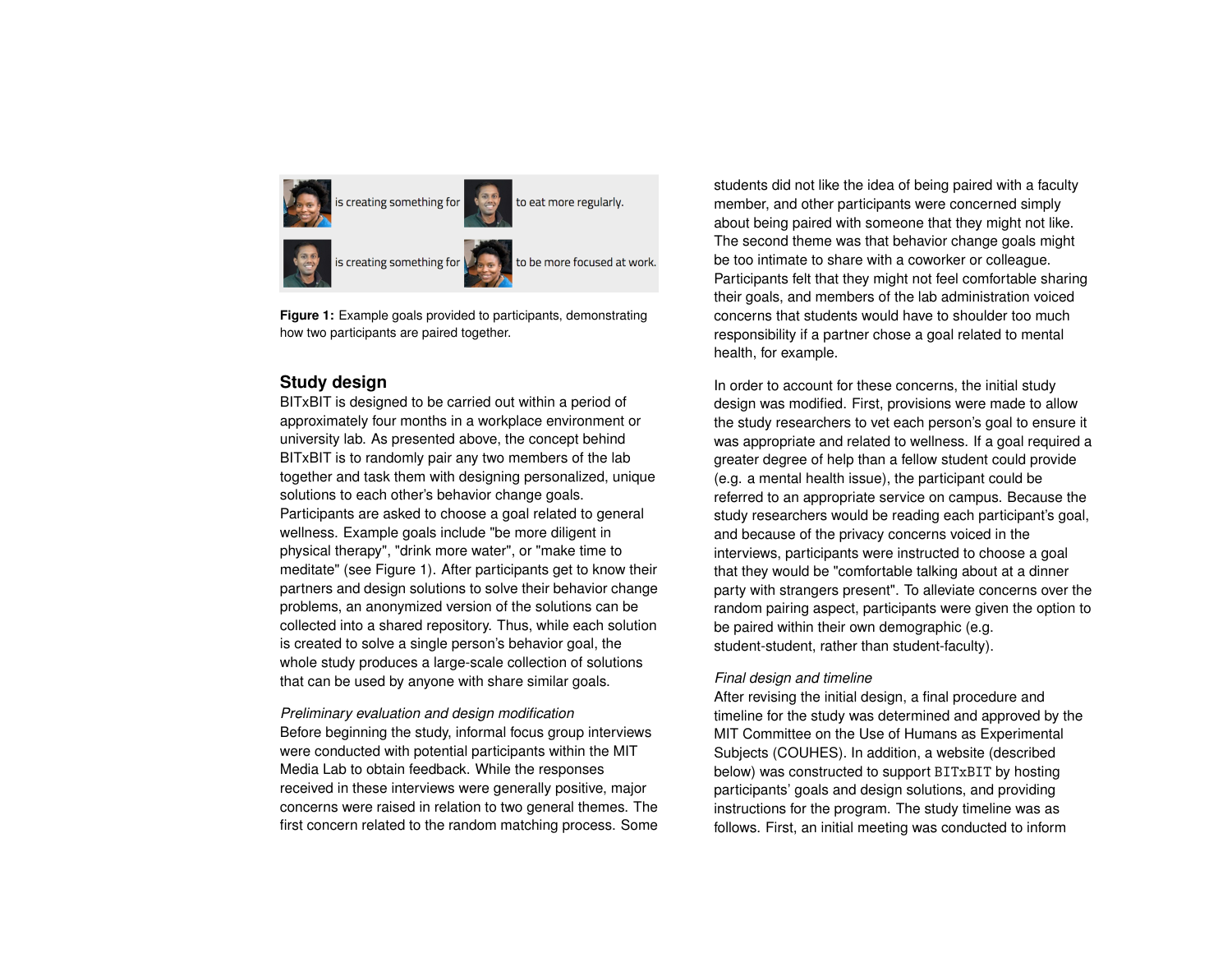#### 4 Take a stand with a point-of-view

|              | partner's name/description           |
|--------------|--------------------------------------|
|              | user's need                          |
|              |                                      |
|              | because (or "but" or "Surprisingly") |
| [circle one] |                                      |

<span id="page-3-1"></span>**Figure 2:** An example of the materials provided in the workshop on user-centric design.



<span id="page-3-2"></span>**Figure 3:** The problem description participants fill out about their own goal on their home page.

participants of the purpose of the study and obtain informed consent. Participants were instructed to choose a behavior change goal using the guidelines described above, and enter those goals using the BITxBIT website. After initial goal setting, participants were randomly paired with another member of the lab outside of their immediate research group, according to the pairing preferences they provided.

To guide participants in designing a BIT for their partner, they were provided with the opportunity to attend a workshop on user-centric design conducted by IDEO, a design consulting firm. At the workshop, participants were introduced to their partner and guided through designing an imaginary product for them<sup>[1](#page-3-0)</sup>. In order to effectively design for their partner, participants were told to empathize with them, discover insights, and design for the context of the behavior, not just the person (see Figure [2](#page-3-1) for an example of workshop material). Participants left the workshop with instructions to meet with their partner several times over the next two weeks in order to interview them in detail about their behavior change goal and begin designing their BIT.

One month into the study, another meeting was held with all participants in order to check in on their progress, receive feedback, and provide further instructions. By this meeting participants were expected to have met with their partners, conducted interviews, and begun designing a BIT. After the meeting, participants were given the rest of the semester to complete the design of the BIT and begin using it in order to change behavior. At the end of the semester, participants were interviewed to assess their behavior change progress and collect feedback about their experiences.

# **System design**

To support BITxBIT, we have implemented a web application (<bitxbit.media.mit.edu>) that serves as a repository for participants' behavior change goals and solutions, and provides instructions and materials to guide participants through the BITxBIT protocol. The site allows participants to see both their own behavior change goal and their partner's. Figure [3](#page-3-2) shows the first half of this page, in which participants fill out information about their own goal. The site scaffolds interviewing the partner and creating a design, by providing examples, incorporating the IDEO workshop materials, and allowing participants to take notes about the interviews and the resulting design ideas (see Figure [4\)](#page-4-0). As participants are filling out this information about their partner, they can simultaneously view the partner's updates and design ideas for them in real time. The site also provides administrator tools for pairing participants, messaging them, and reviewing their anonymized behavior change goals.

BITxBIT is designed so that the program could be implemented in any workplace or lab, in order to promote a culture of wellbeing in that environment. With this goal in mind, we have open-sourced the code for the BITxBIT web application, and hope that other researchers will make use of it in conducting similar experiments:

<https://github.com/Viral-MediaLab/BitByBit>. The design uses AngularJS, Flask API and Mongo. All frontend code compiles to files that can be statically hosted (e.g. using Amazon S3), reducing costs significantly. User authentication uses an internal Media Lab authentication system, but any alternative authentication can be integrated.

# **User evaluation**

A trial run of BITxBIT was conducted at the MIT Media Lab over a period of approximately four months. Students were

<span id="page-3-0"></span><sup>&</sup>lt;sup>1</sup>The workshop materials were created by Stanford's d.school, and are available here: [https://dschool.stanford.edu/sandbox/](https://dschool.stanford.edu/sandbox/groups/dresources/wiki/welcome/attachments/f8e24/d.school) [groups/dresources/wiki/welcome/attachments/f8e24/d.school'](https://dschool.stanford.edu/sandbox/groups/dresources/wiki/welcome/attachments/f8e24/d.school) [s%20Facilitator's%20Guide%20to%20Leading%20Re.d%20the%](https://dschool.stanford.edu/sandbox/groups/dresources/wiki/welcome/attachments/f8e24/d.school) [20G.G.%20Exp.pdf](https://dschool.stanford.edu/sandbox/groups/dresources/wiki/welcome/attachments/f8e24/d.school)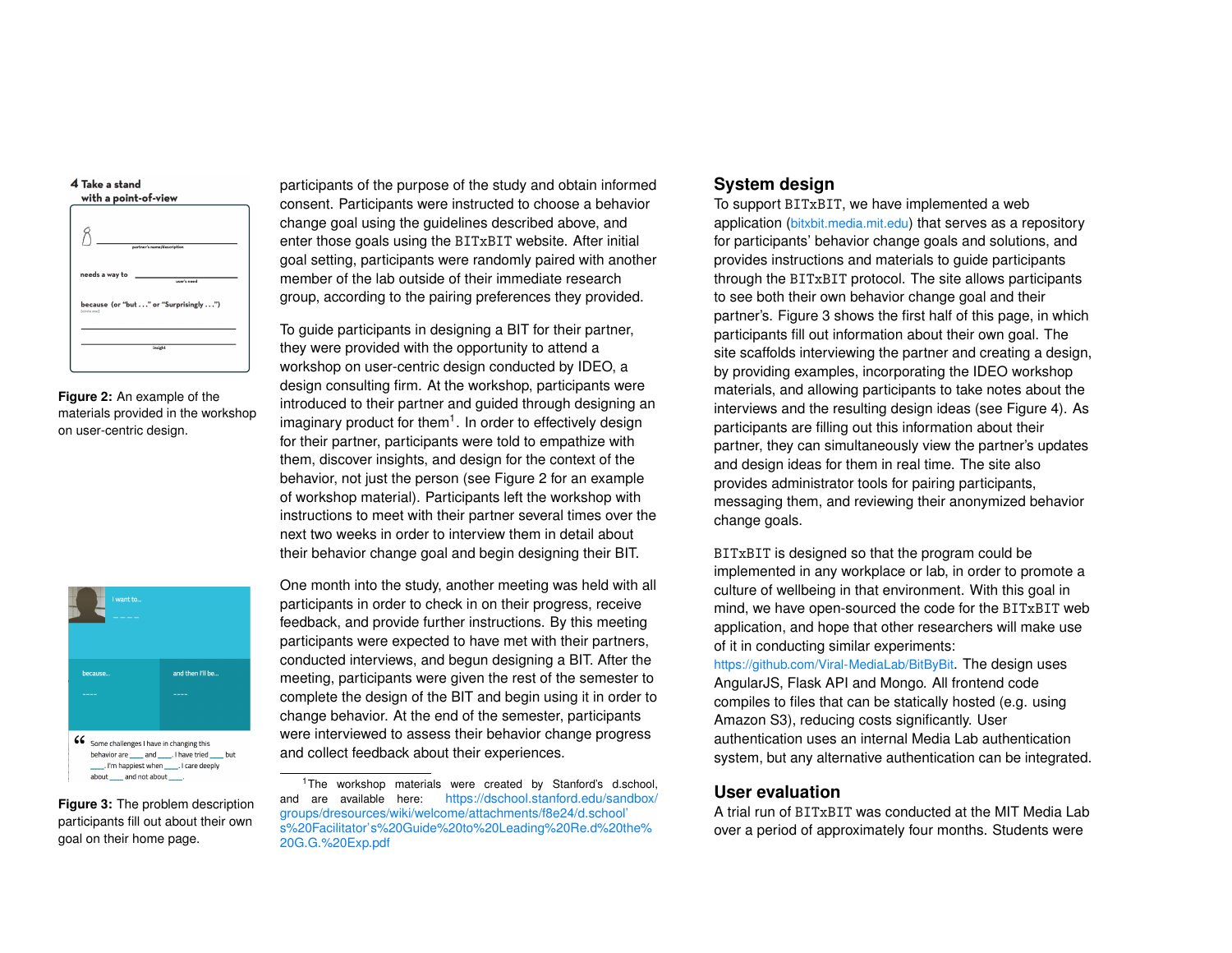

<span id="page-4-0"></span>**Figure 4:** The site provides instructions about conducting interviews and allows participants to take notes; the figure shows a small section of the interview portion.

enrolled in the study by default, but were allowed to opt out, while staff and faculty were invited to participate. A total of 79 lab members created accounts on the website; of those, N=65 agreed to participate in the study and provided informed consent. The sample comprised 48 students, 7 research scientists, 7 staff members, and 3 professors, 40% of whom were female; the demographics are similar to those of the lab itself.

Participants had a wide variety of behavior change goals, ranging from being more focused at work, to eating healthier or exercising more, to maintaining mindfulness. As described above, the study researchers reviewed participants' initial goals to ensure they were appropriate for colleagues and students to discuss and solve. Only one problem was flagged as inappropriate. Because this was a preliminary study, qualitative interviews conducted on a subset of participants (N=6) were used to obtain feedback about the program and assess behavior change. We have not yet devised a quantitative measure of behavior change that accounts for so many disparate behavior goals.

Interview feedback from participants was generally positive; participants said that BITxBIT "was beneficial" (P32), that their partner "was able to give helpful suggestions" (P54), and even stated, "I think this is a valuable experience for everyone" (P2). They found the IDEO workshops to be a "fun exercise" (P32), "interesting" (P51), and "very informative" (P2). Most participants highly valued the social aspect of the program. P36 stated that it was "really useful to meet with another person to discuss behavior change", while P54 felt that their partner "had very interesting insights". As P2 explained, "[the] reflection of a partner always helps with new insights that the individual cannot imagine. The individual cannot tell how it sounds to other people and what other people might spot". Another

participant pointed out that the symmetric relationship of the two partners was important. "Having both people wanting to change something was helpful, [because] both people were vulnerable. It led to a more balanced relationship" (P36).

Despite initial concerns over sharing behavior problems with a colleague, most participants reported feeling comfortable talking to their partner; e.g. "It took a little bit at first to get to know each other, but I definitely wasn't uncomfortable" (P51) and "[we] had a comfortable conversation and were able to learn intimate details about each other" (P54). However, one faculty-student pair was less successful. The student reported that the faculty member was "unresponsive", and said, "[I] would not call [my partner] an equal co-participant" (P32). Interestingly, one participant asserted that "the pairs that were more successful already knew each other a bit" (P51). In support of this claim, a participant from a pair which applied for and received additional funding to develop their BIT stated, "it helped that we were friends before" (P32). This evidence may suggest that randomly pairing participants may not be the most effective strategy, although it is the most egalitarian.

Levels of participation in the program varied. While some participants were diligent (e.g. P51: "I think we met every week and a half", or P36: "[We] checked in with each other regularly to discuss their actions and brainstorm solutions"), there was also a somewhat high rate of attrition. Several participants spoke about the fact that their workload interfered with following through on implementing their BIT design, for example saying that they became "too busy" (P54), or that "all the other priorities took over" (P2). P32 provided a helpful summary of this problem: "It's kind of like an extracurricular activity, you don't get a grade for it, it's not part of your research. On the scale of things it's a long term reward, and it's harder to prioritize that when [my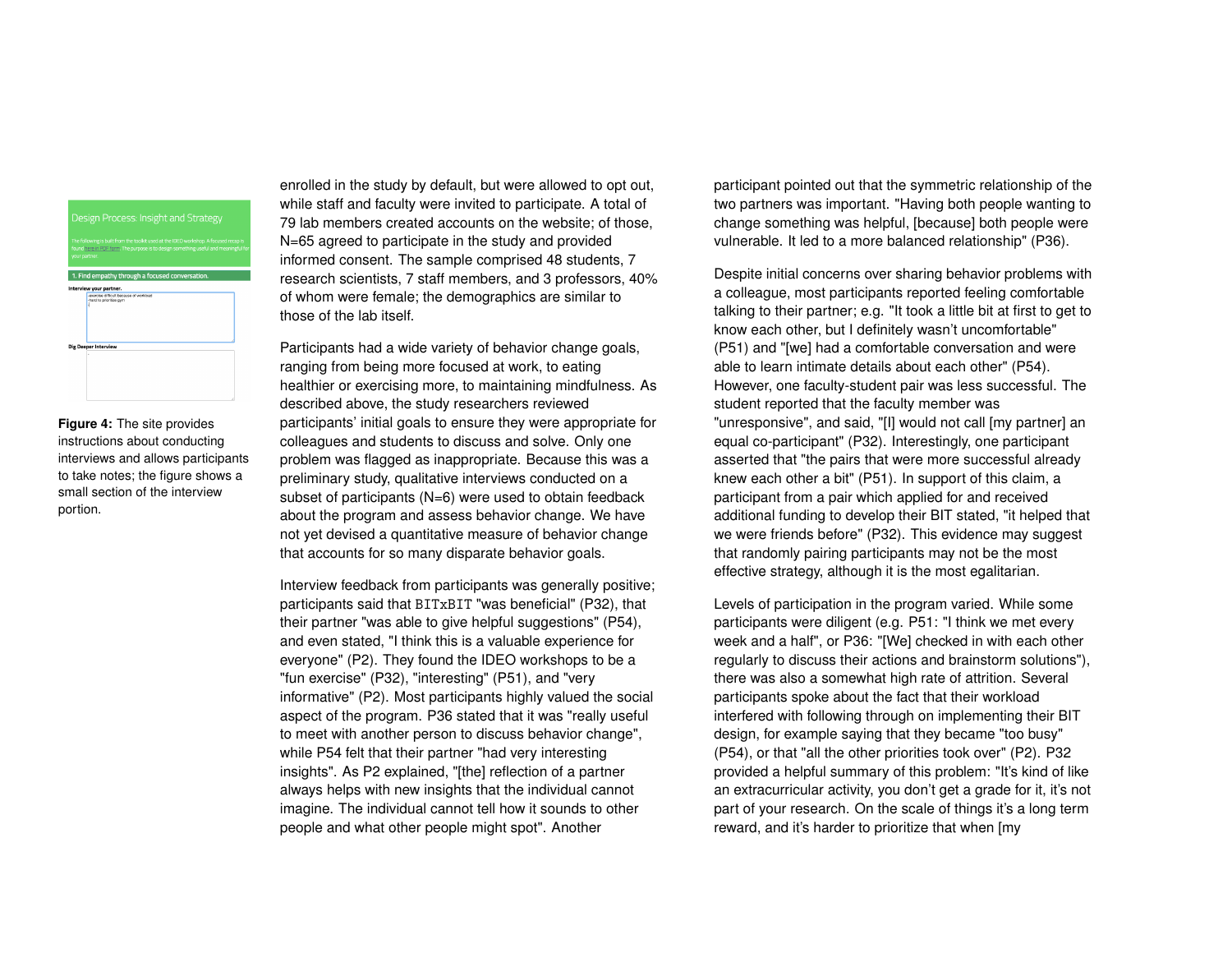supervisor] is like 'I need research'". Some participants felt that they could have prioritized BITxBIT better if it was condensed over a smaller time period. P54 complained that the "framing of it was daunting, too opened ended", while several other suggested a hackathon-style format would have suited them better.

In spite of some problems with attrition, overall the program was encouraging in its effectiveness at promoting behavior change. Even in cases where participants did not manage to construct the BIT they designed, they still reported some benefit. For example, P2 stated, "The ideas were great. They helped. Even without making a specific tool behind the idea, the idea itself explained to me how I could deal with my concern or my vision. To move ahead and work with it". In other cases not only was a BIT successfully designed, but it was implemented and led to behavior change success. For one participant who wanted to improve his eating habits and bring healthy lunches more regularly, he and his partner jointly developed a 3-prong plan: "one was preparation, one was transportation, last one was storage. It was about how to optimize the process" (P32). To aid the plan his partner helped him purchase an oven-proof glass lunchbox and a toaster oven. "It made food a lot more tasty" (P32). Another participant's BIT was a "personal research wiki, to keep notes on papers, concepts" (P8), designed to help him meet a goal of reading and summarizing one paper every day. He explained that BITxBIT helped him progress towards his goal. "I definitely improved it. I definitely did it more than before" (P8).

# **Conclusions and Future Work**

Given the difficulty of changing behavior, even a few success stories show the promise of the BITxBIT program. Our preliminary results show that BITxBIT can encourage participants to improve their behavior, and produced a

variety of unique solutions to behavior change problems. By challenging participants to design for each other, BITxBIT spurs each person to think carefully about their own behavior change goal as well as their partner's. Through designing BITs for each other, participants receive a customized solution to their behavior change problem, and are compelled to work towards their goal through both social support and social obligation. The social connectedness of the lab is also strengthened through BITxBIT, further promoting wellbeing. We believe that BITxBIT could be a useful program to implement in any workplace or lab in order to promote a culture of wellbeing; for this reason, we have open sourced the code for the BITxBIT web application.

Based on the feedback received in response to the first trial run, there are several improvements we can make to BITxBIT. Firstly, incorporating a hackathon-style event to allow participants to build their BIT might prove useful, especially if this was followed up by asking participants to meet regularly with their partner to ensure they are making good use of the BIT. Revising the random-pairing structure of the study might also improve its effectiveness. Finally, the next step in this research is to compile a large-scale encyclopedia of the behavior change strategies and solutions the participants devised, organized by clustering types of behavior change issues. We believe such a repository could be a valuable resource to anyone wishing to achieve their personal wellbeing goals and help in positive behavior nudges at the organizational scale.

# **Acknowledgements**

This research was supported by the Robert Wood Johnson Foundation, Canada's NSERC program, and the Media Laboratory's Advancing Wellbeing Initiative & consortium.